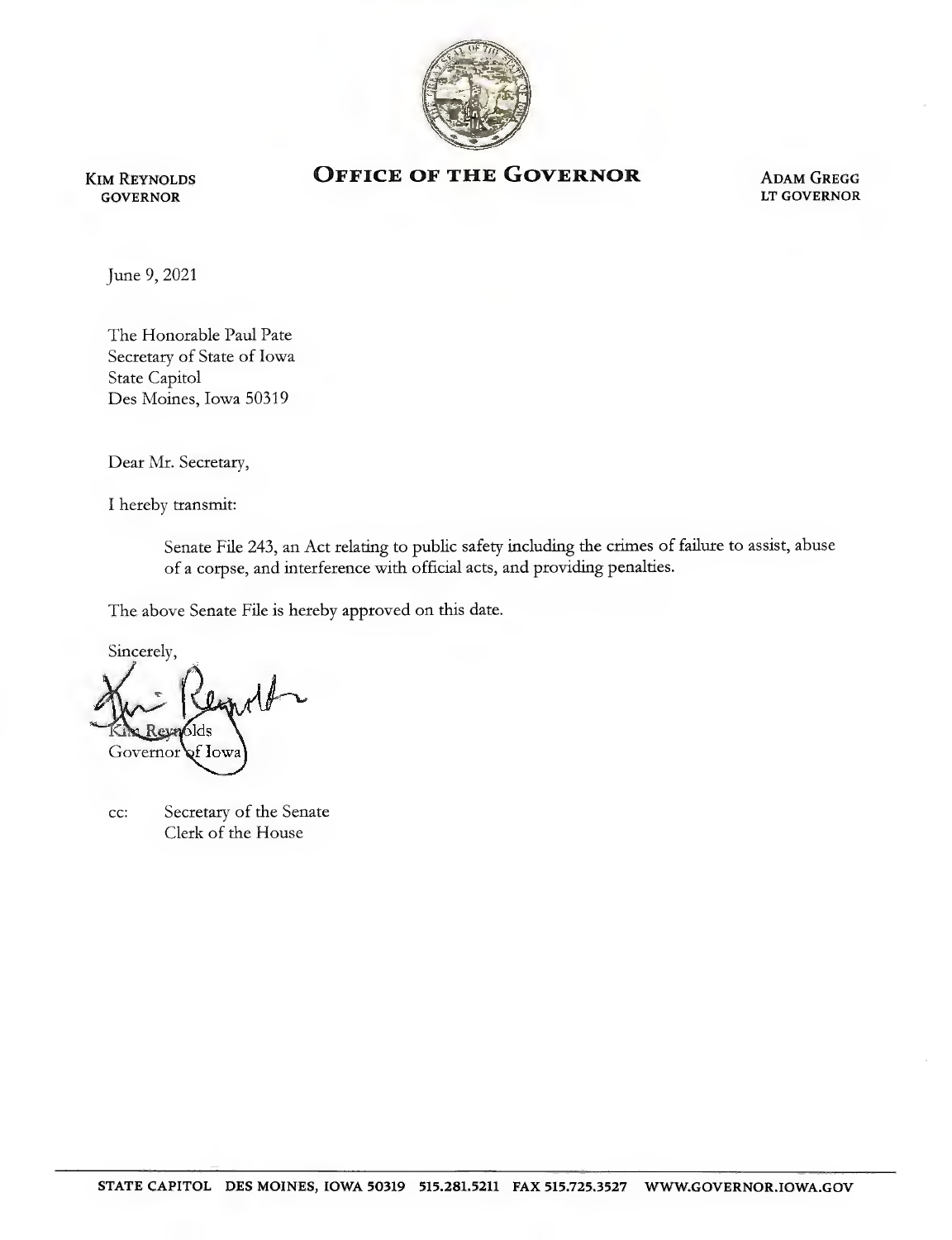

Senate File 243

## AN ACT

RELATING TO PUBLIC SAFETY INCLUDING THE CRIMES OF FAILURE TO ASSIST, ABUSE OF A CORPSE, AND INTERFERENCE WITH OFFICIAL ACTS, AND PROVIDING PENALTIES.

BE IT ENACTED BY THE GENERAL ASSEMBLY OF THE STATE OF IOWA:

Section 1. Section 708.14, subsection 1, Code 2021, is amended by adding the following new paragraph:

NEW PARAGRAPH, c. Fails to disclose the known location of a corpse with the intent to conceal a crime.

Sec. 2. Section 719.1, subsection 1, paragraph a, Code 2021, is amended to read as follows:

a, A person commits interference with official acts when the person knowingly resists or obstructs anyone known by the person to be a peace officer, jailer, emergency medical care provider under chapter 147A, medical examiner, or fire fighter, whether paid or volunteer, or a person performing bailiff duties pursuant to section 602.1303, subsection 3, in the performance of any act which is within the scope of the lawful duty or authority of that officer, jailer, emergency medical care provider under chapter 147A, medical examiner, or fire fighter, whether paid or volunteer, or a person performing bailiff duties pursuant to section 602.1303, subsection 3, or who knowingly resists or obstructs the service or execution by any authorized person of any civil or criminal process or order of any court.